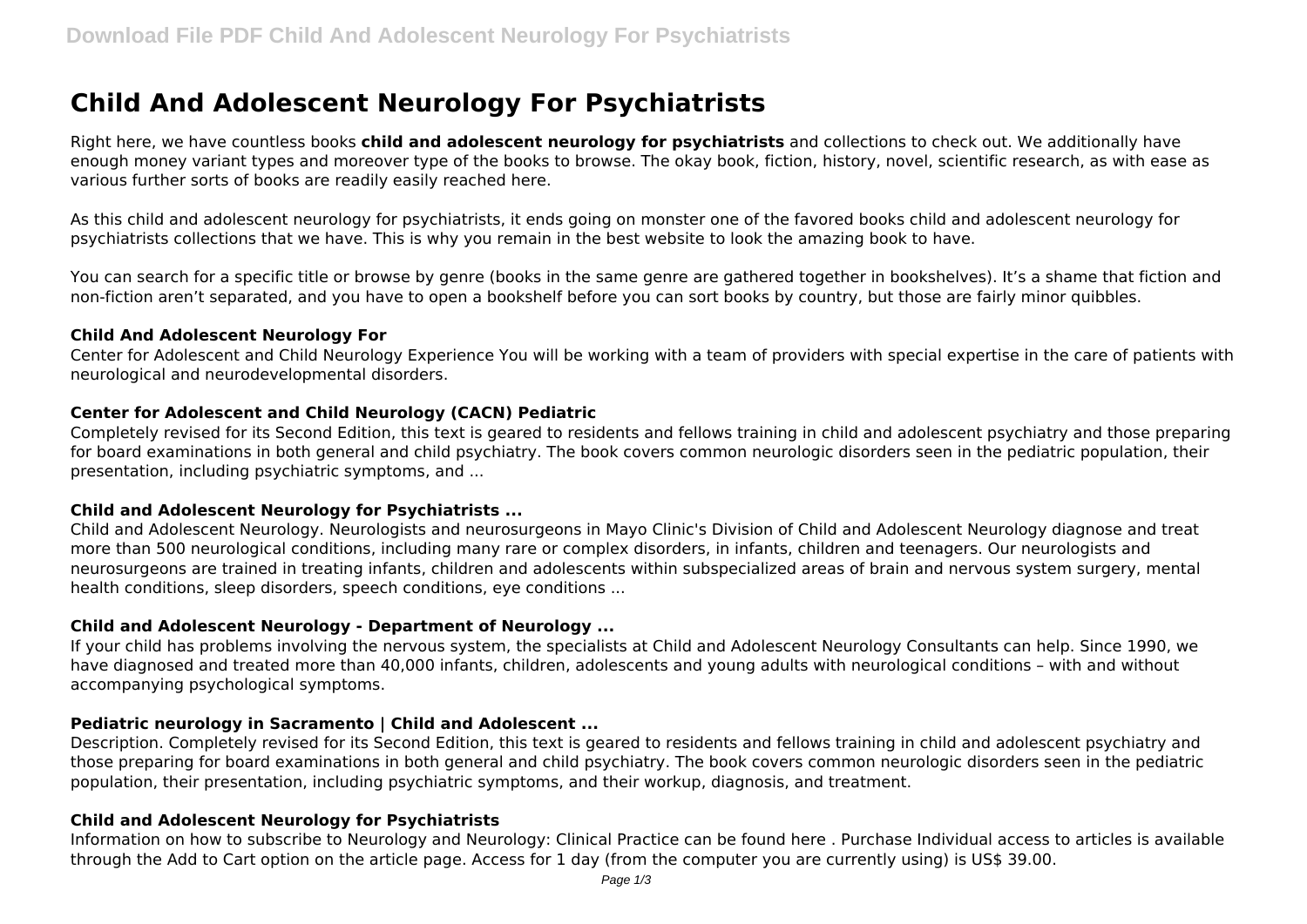# **Child and Adolescent Psychiatry for the ... - Neurology**

Division of Child and Adolescent Neurology Overview. Print. Mayo Clinic neurologists trained in treating children with brain and nervous system conditions (pediatric neurologists) have experience evaluating and treating children with many neurological conditions at Mayo Clinic in Minnesota. Neurologists work with pediatric neurosurgeons, pediatricians and others to care for children with neurological conditions.

# **Division of Child and Adolescent Neurology - Overview ...**

Child and adolescent psychiatry entails having additional skills and training in the diagnosis and treatment of developmental, behavioral, emotional, and mental disorders of childhood and adolescence. Initial Certification in Child and Adolescent Psychiatry Child and Adolescent Psychiatry (CAP) Certification Process:

# **American Board of Psychiatry and Neurology Child and ...**

Child and adolescent psychiatric training requires 4 years of medical school, at least 3 years of approved residency training in medicine, neurology, and general psychiatry with adults, and 2 years of additional specialized training in psychiatric work with children, adolescents, and their families in an accredited residency in child and adolescent psychiatry.

# **What is Child and Adolescent Psychiatry?**

Early delays in achievement of developmental milestones can be a marker for long-term neurological dysfunction. By evaluating and identifying your child's needs, a child neurologist can assure that your child receives the supportive therapies and academic supports necessary to ensure success in growth and learning.

# **Pediatric Neurology | CHKD | Health & Medicine**

Dr. Kheir M Al-Zouhayli, MD is an incredibly well-trained specialist, backed by over 20 years in the field of Pediatric Neurology, with a passion for helping families with children and adolescents who suffer from a number of neurological disordering such as autism, ADHD and other learning difficulties, disabilities associated with singular or reoccurring concussions, seizures, headaches/migraines, and more find a treatment plan that best works for their needs.

# **Pediatric Neurologist Metro Detroit | Oakland Child and ...**

Residents spend 12 months on the Child Neurology consult and outpatient services, 12 months in Adult Neurology (maximum of six months inpatient service), and have mandatory rotations in clinical neurophysiology (two months), neuropathology (two months) and child psychiatry (one month). There is ample time (seven months) for elective rotations.

# **Curriculum - Child and Adolescent Neurology Residency ...**

If you feel like your child is showing signs of autism, or other mental or behavioral disorder, don't wait any longer. Make an appointment at Oakland Child and Adolescent Neurology with Dr. Kheir M Al-Zouhayli, also know as "Dr. Al." Dr. Al is a healthcare specialist in Pediatric Neurology, with a focus on patients with autism.

# **Autism | Oakland Child and Adolescent Neurology**

16 reviews of Child And Adolescent Neurology "Dr. Asaikar is one of the best doctors I have on my son's treatment team. He is incredibly knowledgeable and he nailed down a diagnosis within minutes. My son is a complicated case and has several…